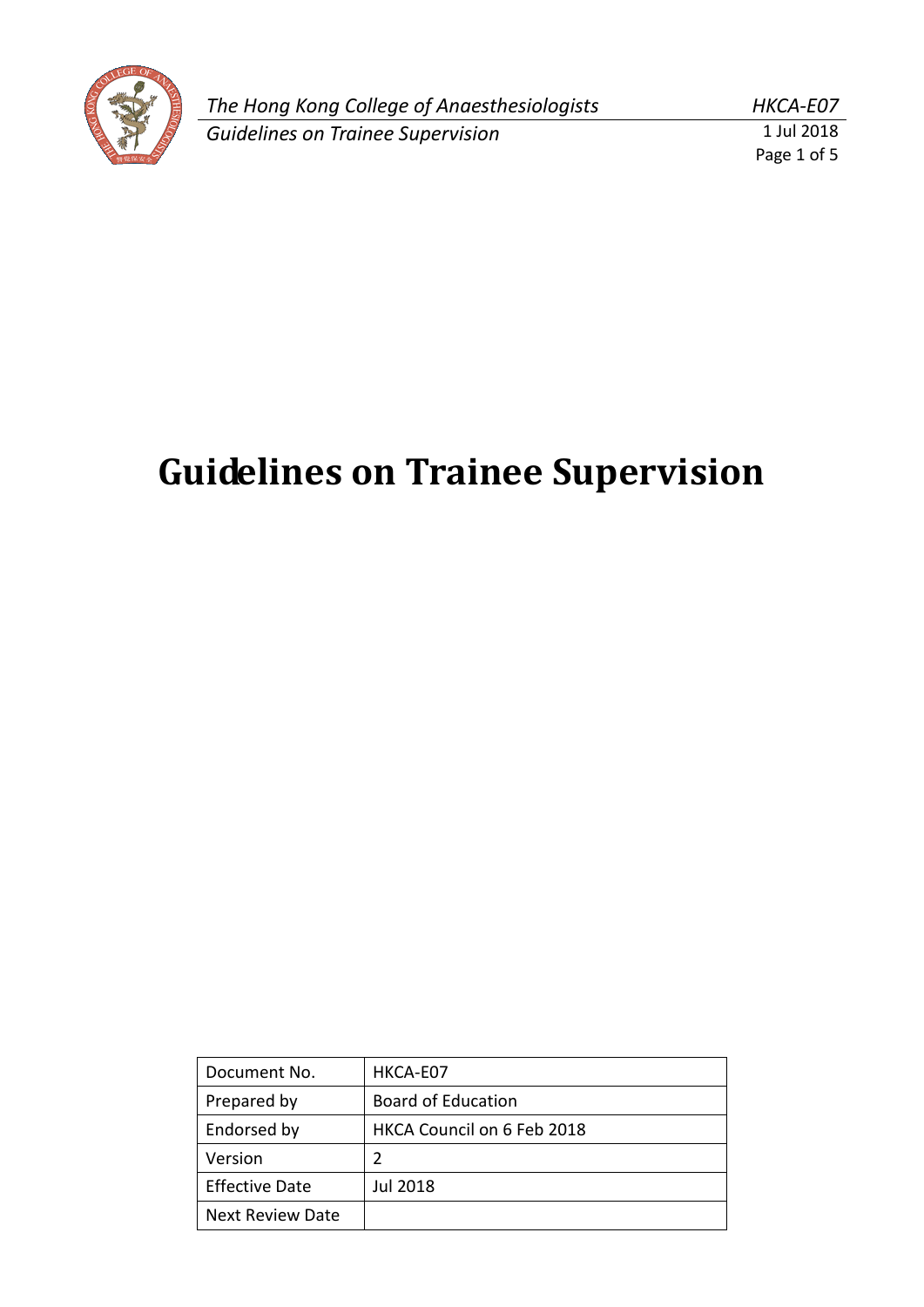

HKCA-E07 1 Jul 2018

Page 2 of 5

## **Table of Contents**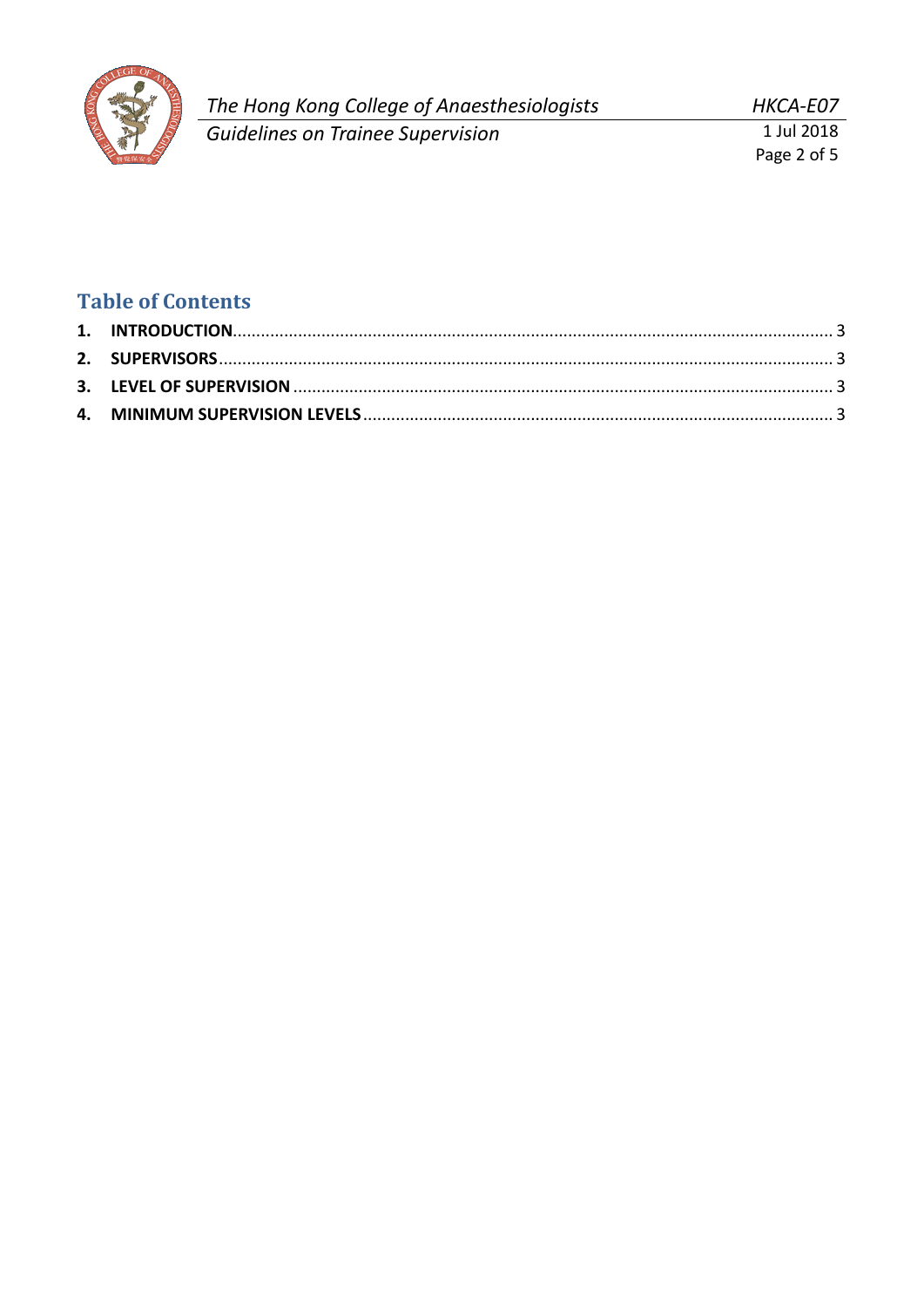

Page 3 of 5

#### <span id="page-2-0"></span>**1. INTRODUCTION**

1.1 Supervision of clinical practices allows vocational trainees in anaesthesia to learn in a safe working environment. It is an important element for a trainee anaesthetist to progress in preparation to work as an independent fellow.

#### <span id="page-2-1"></span>**2. SUPERVISORS**

2.1 Supervisors must be appropriately qualified by holding FHKCA or other specialist qualification as approved by Council. Supervisors need to be CMECPD compliant as well.

#### <span id="page-2-2"></span>**3. LEVEL OF SUPERVISION**

- 3.1 **Level 1**supervisor rostered to supervise one trainee and available solely to that trainee
- 3.2 **Level 2**supervisor rostered to supervise 2 trainees who are in anaesthetizing locations which are in close proximity. The supervisor must be fully conversant with the nature of the patients in both locations and able to provide one-to-one supervision of each as appropriate.
- 3.3 **Level 3**the supervisor is available in the institution but is not exclusively available for a specific trainee
- 3.4 **Level 4**the supervisor is not in the institution but is on call within reasonable travelling time and is exclusively rostered for the period in question. This level of supervision applies mainly to cases that are outside normal working hours. Consultation must be available at all times**.**

#### <span id="page-2-3"></span>**4. MINIMUM SUPERVISION LEVELS**

#### 4.1 **General**

- 4.1.1 Supervision must be provided by a supervisor with appropriate experience of the particular area of anaesthesia or relevant discipline
- 4.1.2 Supervision at level 1 or 2 must be provided for all cases during an initial period varying in length according to the trainee's previous experience and their development of skills and judgment. For trainees without previous anaesthesia experience, this will need to be for at least six months. Before being permitted to practise anaesthesia beyond level 1 supervision, all trainees must achieve a satisfactory standard in a structured assessment of competence by at least two appropriate, designated fellow /consultant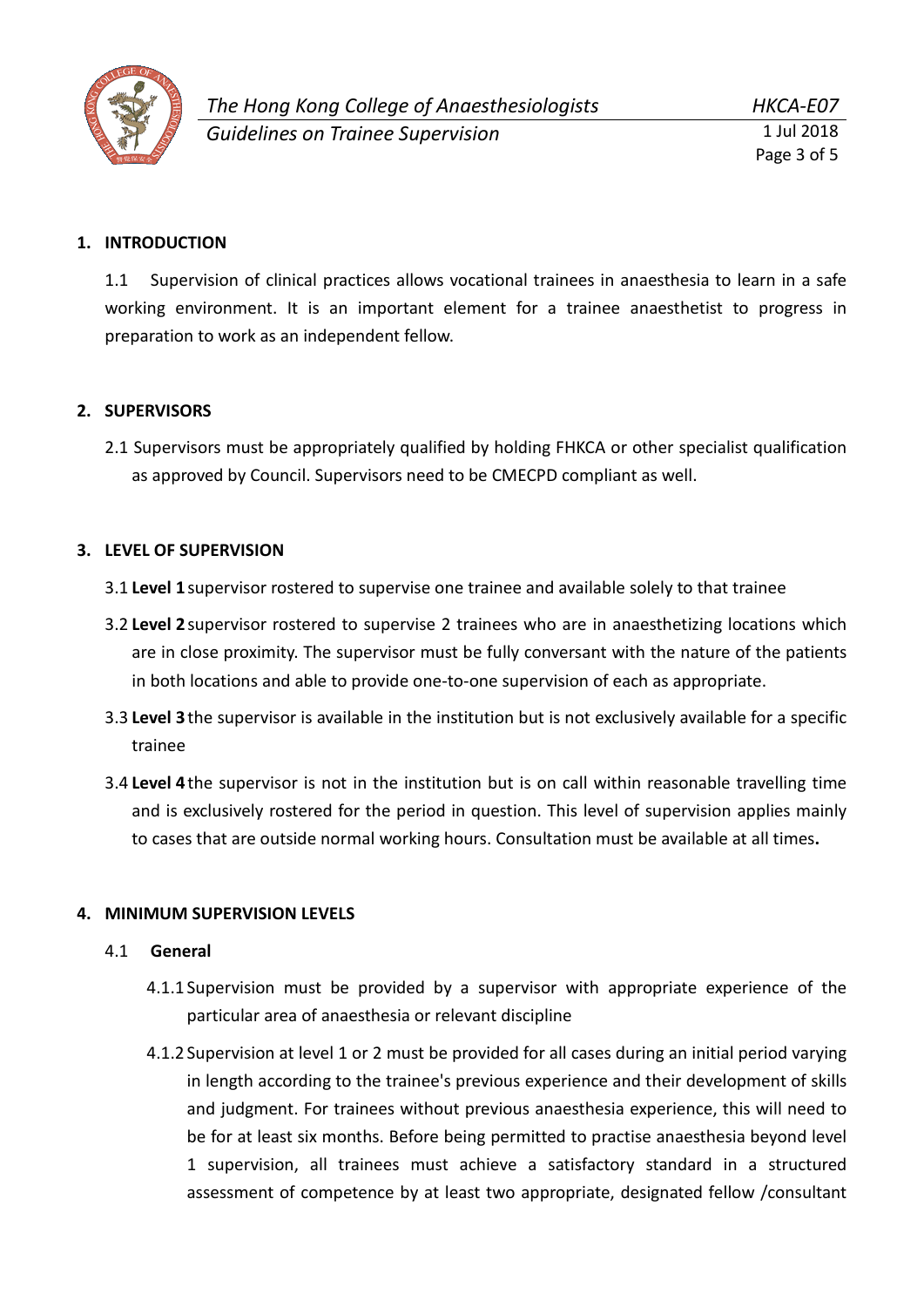

anaesthetists. It is the responsibility of the Supervisor of Training, Head of Department and Trainee to ensure that this occurs.

- 4.1.3All trainees must be supervised at level 1 in any area with which they are unfamiliar.
- 4.1.4Assessment of competence before moving beyond level 1 supervision also applies to more experienced trainees who are working in unfamiliar sub-specialty areas.
- 4.1.5 Supervision of trainees must extend beyond the operating theatres to pre- and post-anaesthesia consultations, pain rounds, all clinics, and related activities in other remote locations
- 4.1.6 The same standards of supervision must apply both within and outside normal working hours.
- 4.1.7 Trainees must be encouraged to seek advice and/or assistance as early as possible whenever they are concerned. This applies both within and outside normal working hours. At all stages of training, a supervisor must attend an anaesthetic whenever a trainee requests assistance. Conversely, a supervisor should attend an anaesthetic whenever this is deemed appropriate. It is the responsibility of the supervisor to make this decision.
- 4.1.8 Trainees should be encouraged to discuss their progress on an informal basis with their Supervisor of Training at frequent intervals throughout their training. This is in addition to the structured In-Training assessments

### 4.2 **Supervision levels after completing different years of training in clinical anaesthetic module**

- 4.2.1 In the first two years of training, supervision should be provided at levels 1 or 2 for at least 75% of the cases.
- 4.2.2After the first two years of training, supervision should be provided at level 1 or 2 for at least 50% of the cases.
- 4.2.3After the first 2 years of training, supervision at level 2 or 3 should be an integral part of the training program.

#### 4.3 **Supervision levels that aim to ensure safety for both trainees and their patients**

4.3.1 In the first year of training in anaesthesia, after the initial period of level 1 supervision, the supervisor should normally be notified of all cases at all time. The supervisor should attend for all patients with conditions such as the following:-